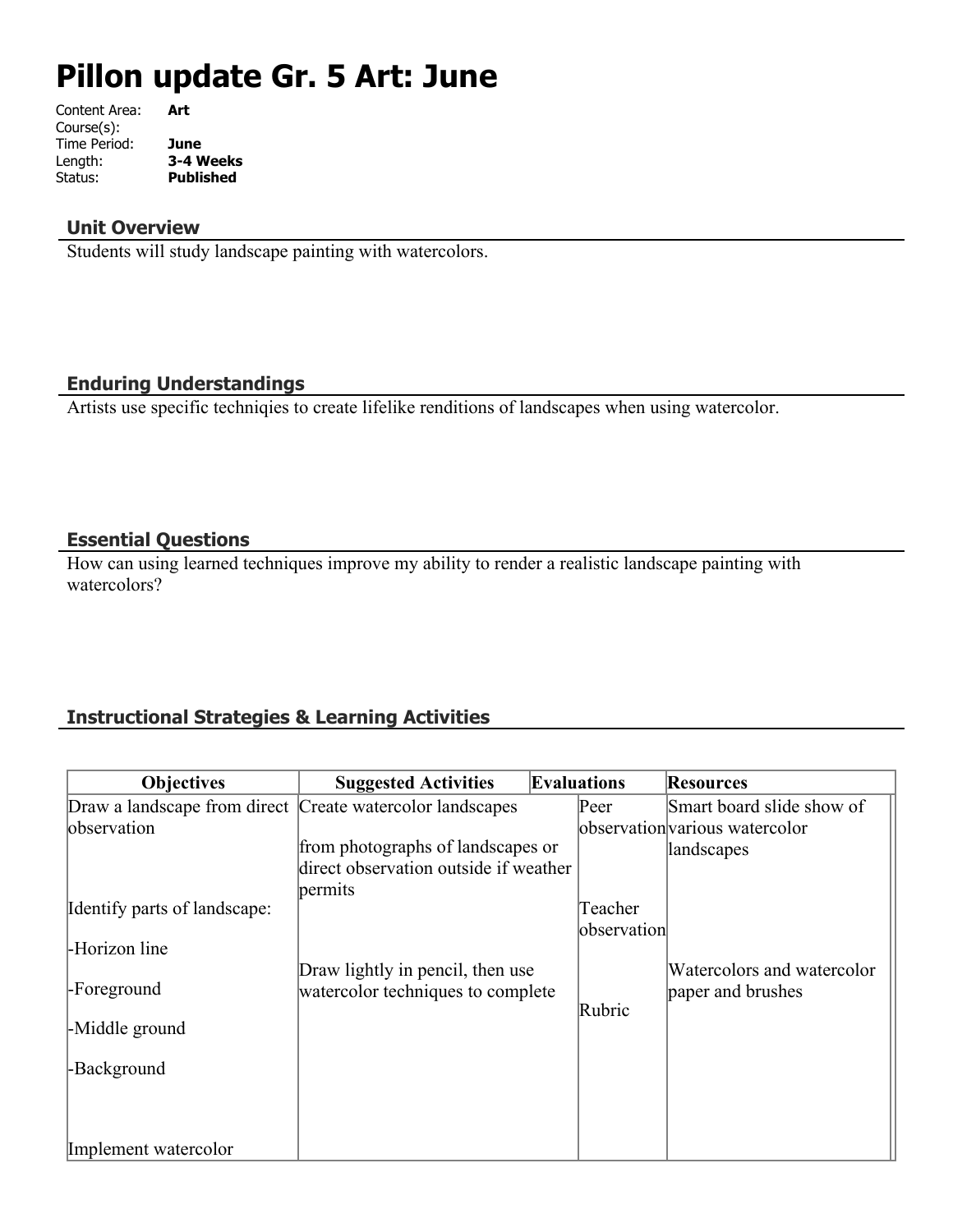| painting techniques        |  |  |
|----------------------------|--|--|
| -Wet on wet and wet on dry |  |  |
|                            |  |  |
|                            |  |  |
|                            |  |  |

## **Integration of Career Readiness, Life Literacies and Key Skills**

| TECH.9.4.5.DC.4      | Model safe, legal, and ethical behavior when using online or offline technology (e.g.,<br>$8.1.5.NI.2$ ).                                                                                         |
|----------------------|---------------------------------------------------------------------------------------------------------------------------------------------------------------------------------------------------|
| TECH.9.4.5.CT.4      | Apply critical thinking and problem-solving strategies to different types of problems such<br>as personal, academic, community and global (e.g., 6.1.5. Civics CM.3).                             |
| <b>WRK.9.2.5.CAP</b> | <b>Career Awareness and Planning</b>                                                                                                                                                              |
| WRK.9.2.5.CAP.1      | Evaluate personal likes and dislikes and identify careers that might be suited to personal<br>likes.                                                                                              |
| WRK.9.2.5.CAP.4      | Explain the reasons why some jobs and careers require specific training, skills, and<br>certification (e.g., life guards, child care, medicine, education) and examples of these<br>requirements. |
| WRK.9.2.5.CAP.2      | Identify how you might like to earn an income.                                                                                                                                                    |
|                      | An individual's passions, aptitude and skills can affect his/her employment and earning<br>potential.                                                                                             |
| WRK.9.2.5.CAP.3      | Identify qualifications needed to pursue traditional and non-traditional careers and<br>occupations.                                                                                              |
| <b>TECH.9.4.5.CI</b> | Creativity and Innovation                                                                                                                                                                         |

## **Technology and Design Integration**

Students will interact with the unit using the Smartboard.

## **Interdisciplinary Connections**

LA.SL.5.1 Engage effectively in a range of collaborative discussions (one-on-one, in groups, and teacher-led) with diverse partners on grade 5 topics and texts, building on others' ideas and expressing their own clearly.

#### **Differentiation**

Understand that gifted students, just like all students, come to school to learn and be challenged.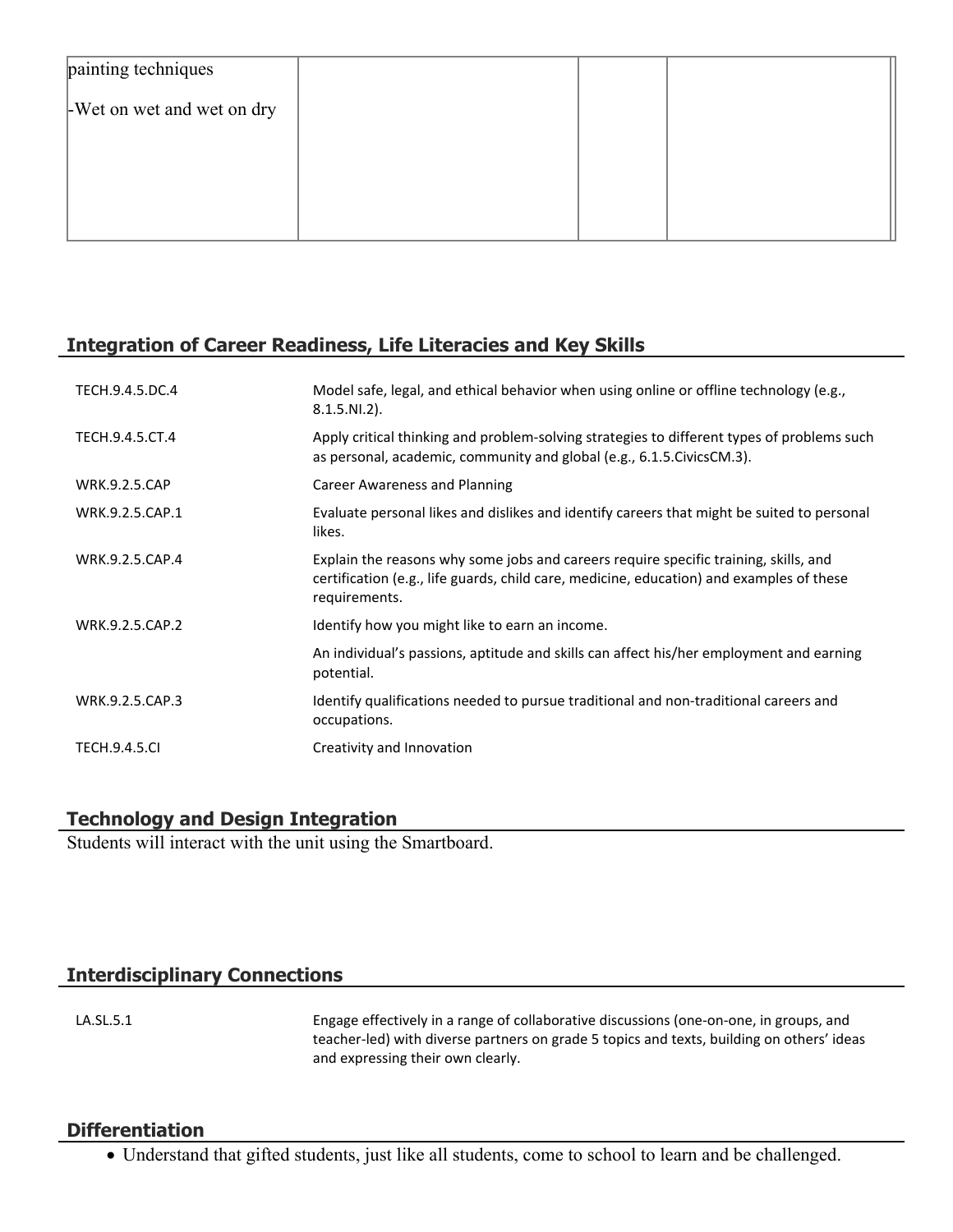- Pre-assess your students. Find out their areas of strength as well as those areas you may need to address before students move on.
- Consider grouping gifted students together for at least part of the school day.
- Plan for differentiation. Consider pre-assessments, extension activities, and compacting the curriculum.
- Use phrases like "You've shown you don't need more practice" or "You need more practice" instead of words like "qualify" or "eligible" when referring to extension work.
- Encourage high-ability students to take on challenges. Because they're often used to getting good grades, gifted students may be risk averse.

#### **Definitions of Differentiation Components**:

- o Content the specific information that is to be taught in the lesson/unit/course of instruction.
- o Process how the student will acquire the content information.
- o Product how the student will demonstrate understanding of the content.
- o Learning Environment the environment where learning is taking place including physical location and/or student grouping

#### **Differentiation occurring in this unit:**

Students will be encouraged to improve and challenge thier art skills as they proceed.

Simpler instructions and tasks will be assigned for struggling students

For Gifted:

Encourage students to explore concepts in depth and encourage independent studies or investigations. Use thematic instruction to connect learning across the curriculum. Encourage creative expression and thinking by allowing students to choose how to approach a problem or assignment. Expand students' time for free reading. Invite students to explore different points of view on a topic of study and compare the two. Provide learning centers where students are in charge of their learning. Brainstorm with gifted children on what types of projects they would like to explore to extend what they're learning in the classroom. Determine where students' interests lie and capitalize on their inquisitiveness. Refrain from having them complete more work in the same manner. Employ differentiated curriculum to keep interest high. Avoid drill and practice activities. Ask students' higher level questions that require students to look into causes, experiences, and facts to draw a conclusion or make connections to other areas of learning. If possible, compact curriculum to allow gifted students to move more quickly through the material. Encourage students to make transformations- use a common task or item in a different way. From

http://www.bsu.edu/web/lshasky/Forms/Interventions/Gifted.pdf

## **Modifications & Accommodations**

ndividual IEP's and 504 accommodations will be utilized.

Refer to QSAC EXCEL SMALL SPED ACCOMMOCATIONS spreadsheet in this discipline.

## **Modifications and Accommodations used in this unit:**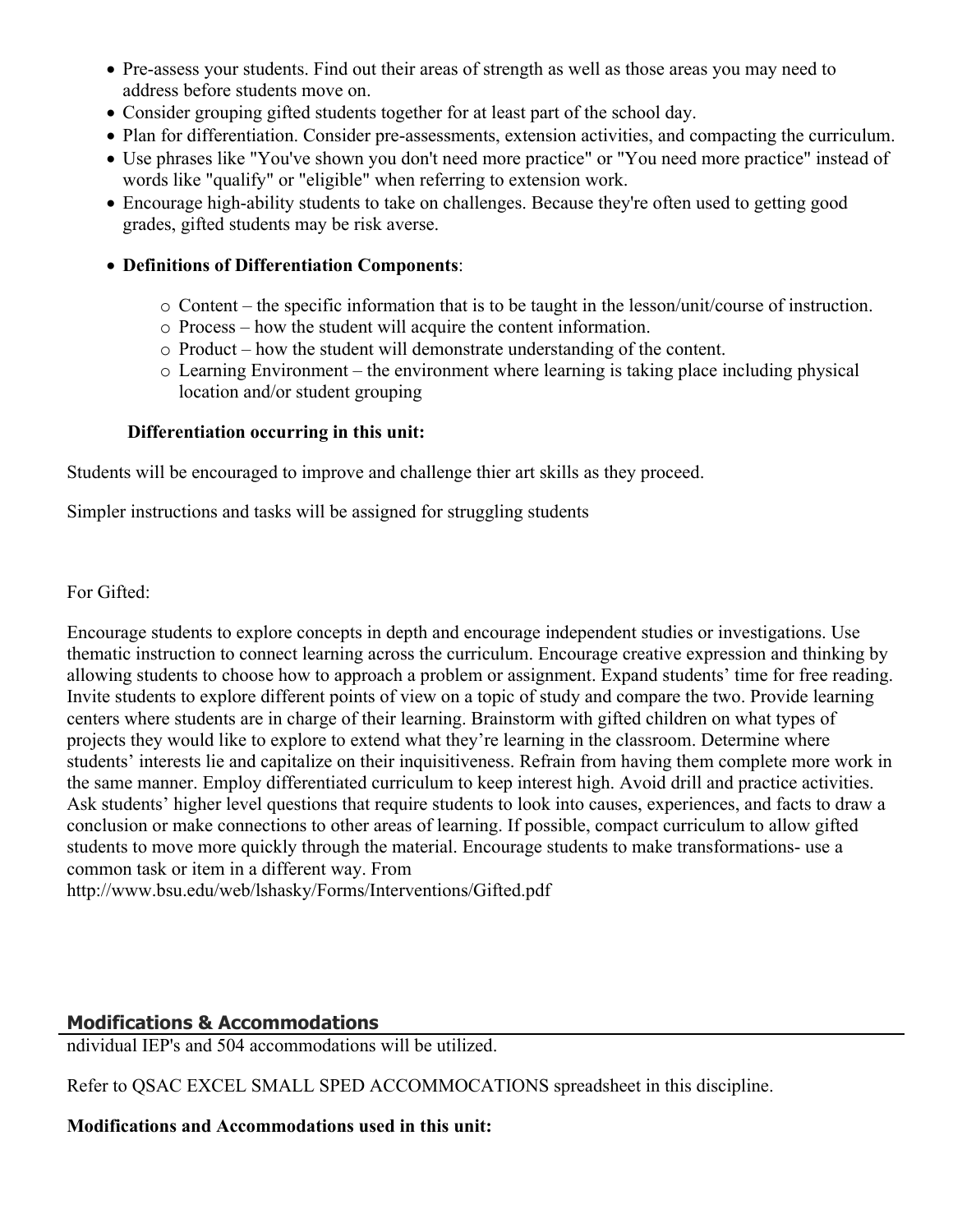#### **Benchmark Assessments**

**Benchmark Assessments** are given periodically (e.g., at the end of every quarter or as frequently as once per month) throughout a school year to establish baseline achievement data and measure progress toward a standard or set of academic standards and goals.

#### **Schoolwide Benchmark assessments:**

Aimsweb benchmarks 3X a year

Linkit Benchmarks 3X a year

DRA

#### **Additional Benchmarks used in this unit:**

Teacher observation for growth

#### **Formative Assessments**

Assessment allows both instructor and student to monitor progress towards achieving learning objectives, and can be approached in a variety of ways. **Formative assessment** refers to tools that identify misconceptions, struggles, and learning gaps along the way and assess how to close those gaps. It includes effective tools for helping to shape learning, and can even bolster students' abilities to take ownership of their learning when they understand that the goal is to improve learning, not apply final marks (Trumbull and Lash, 2013). It can include students assessing themselves, peers, or even the instructor, through writing, quizzes, conversation, and more. In short, formative assessment occurs throughout a class or course, and seeks to improve student achievement of learning objectives through approaches that can support specific student needs (Theal and Franklin, 2010, p. 151).

#### **Formative Assessments used in this unit:**

Teacher observation during process.

Discussion.

## **Summative Assessments**

**summative assessments** evaluate student learning, knowledge, proficiency, or success at the conclusion of an instructional period, like a unit, course, or program. Summative assessments are almost always formally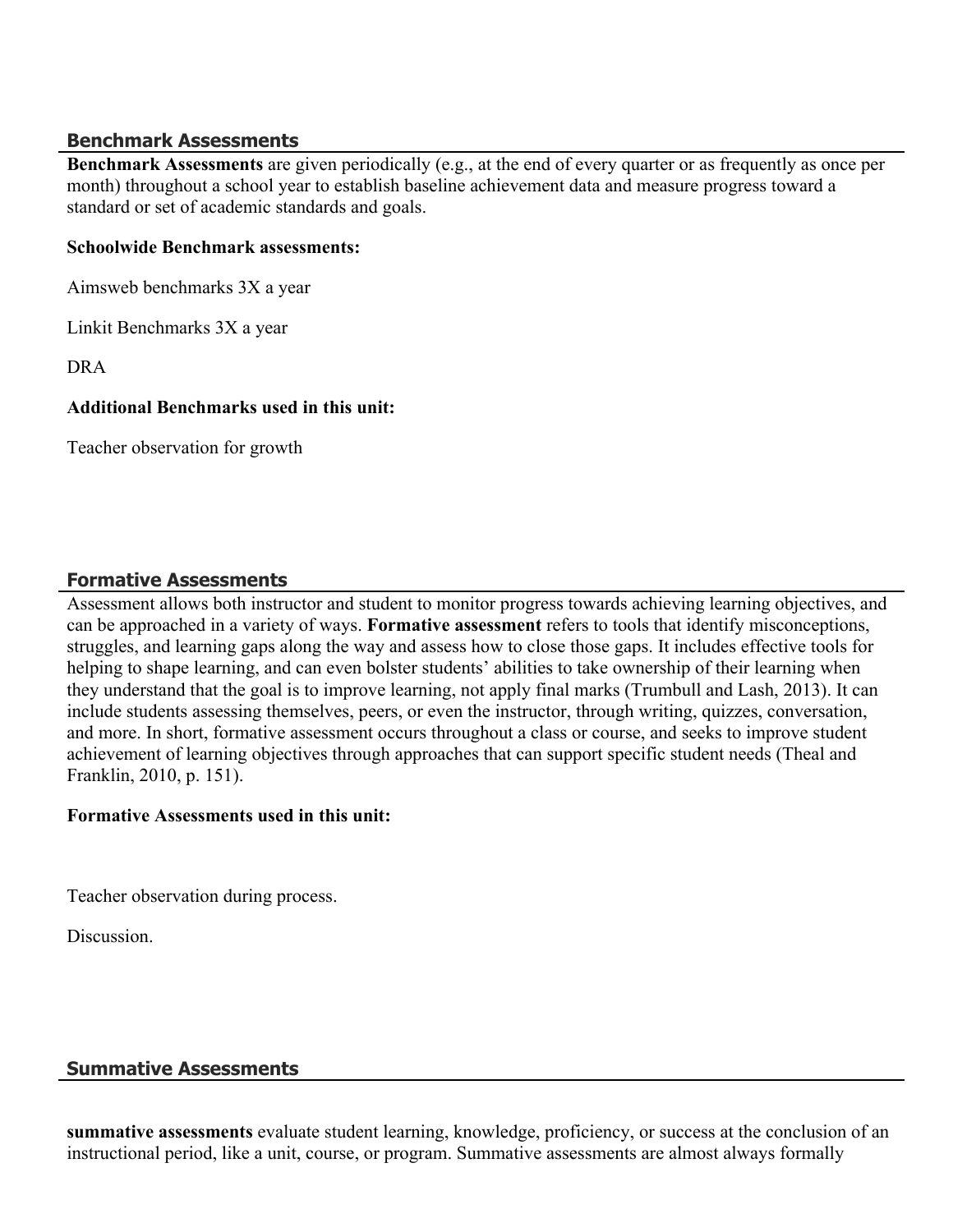graded and often heavily weighted (though they do not need to be). Summative assessment can be used to great effect in conjunction and alignment with formative assessment, and instructors can consider a variety of ways to combine these approaches.

## **Summative assessments for this unit:**

Peer observation

Teacher observation

Rubric

## **Instructional Materials**

Smart board slide show of various watercolor landscapes

Watercolors and watercolor paper and brushes

Required art supplies

| <b>Standards</b> |                                                                                                                                                                                                                                                                                              |
|------------------|----------------------------------------------------------------------------------------------------------------------------------------------------------------------------------------------------------------------------------------------------------------------------------------------|
| VPA.1.1.5        | All students will demonstrate an understanding of the elements and principles that govern<br>the creation of works of art in dance, music, theatre, and visual art.                                                                                                                          |
| VPA.1.1.5.D.CS1  | Understanding the function and purpose of the elements of art and principles of design<br>assists with forming an appreciation of how art and design enhance functionality and<br>improve quality of living.                                                                                 |
| VPA.1.1.5.D.1    | Identify elements of art and principles of design that are evident in everyday life.                                                                                                                                                                                                         |
| VPA.1.1.5.D.CS2  | The elements of art and principles of design are universal.                                                                                                                                                                                                                                  |
| VPA.1.1.5.D.2    | Compare and contrast works of art in various mediums that use the same art elements<br>and principles of design.                                                                                                                                                                             |
| VPA.1.3.5.D.CS1  | The elements of art and principles of design can be applied in an infinite number of ways<br>to express personal responses to creative problems.                                                                                                                                             |
| VPA.1.3.5.D.1    | Work individually and collaboratively to create two- and three-dimensional works of art<br>that make cohesive visual statements and that employ the elements of art and principles<br>of design.                                                                                             |
| VPA.1.3.5.D.3    | Identify common and distinctive characteristics of genres of visual artworks (e.g., realism,<br>surrealism, abstract/nonobjective art, conceptual art, and others) using age-appropriate<br>terminology, and experiment with various compositional approaches influenced by these<br>genres. |
| VPA.1.3.5.D.CS4  | The characteristics and physical properties of the various materials available for use in art-<br>making present infinite possibilities for potential application.                                                                                                                           |
| VPA.1.3.5.D.4    | Differentiate drawing, painting, ceramics, sculpture, printmaking, textiles, and computer                                                                                                                                                                                                    |